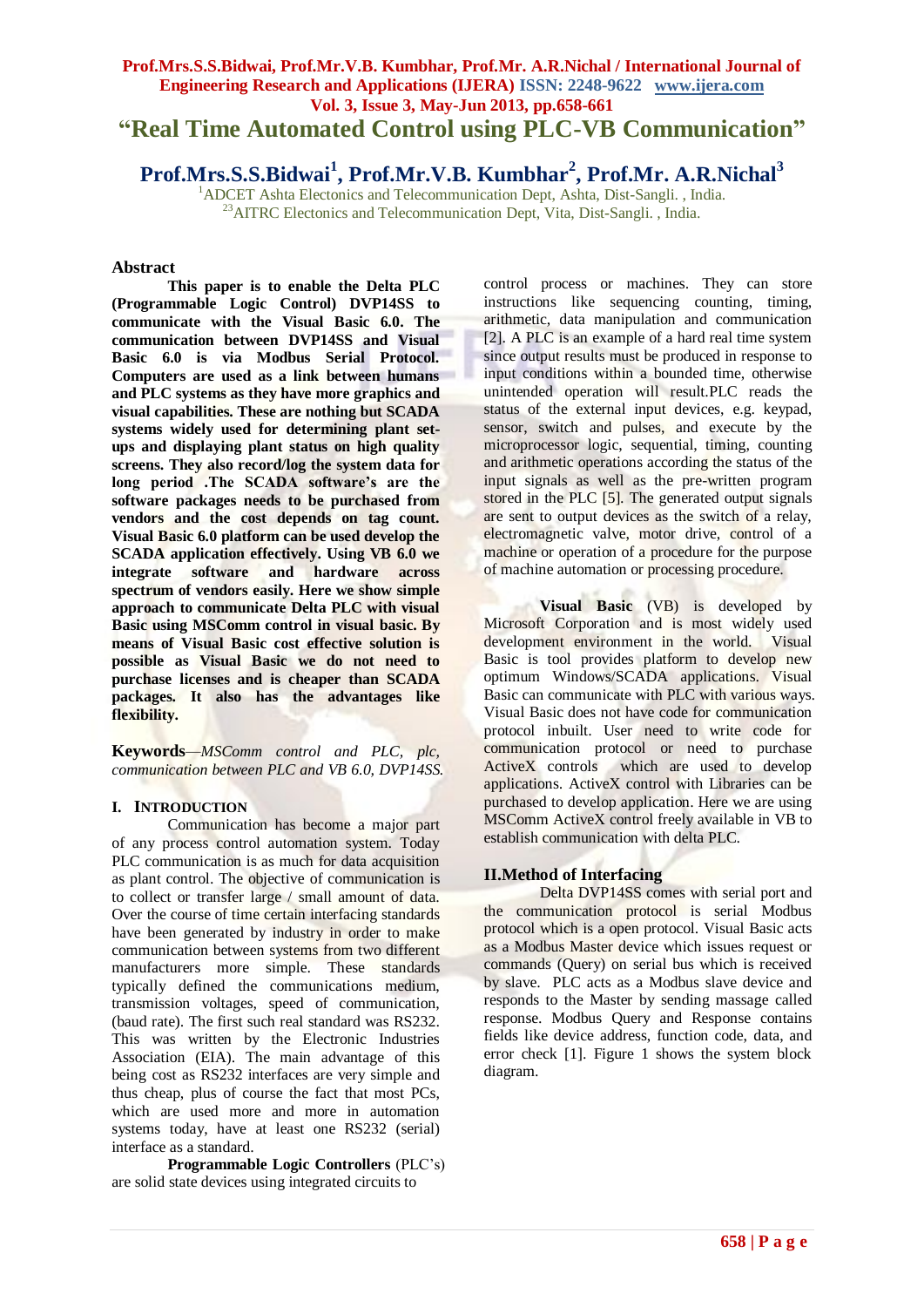#### **Prof.Mrs.S.S.Bidwai, Prof.Mr.V.B. Kumbhar, Prof.Mr. A.R.Nichal / International Journal of Engineering Research and Applications (IJERA) ISSN: 2248-9622 www.ijera.com Vol. 3, Issue 3, May-Jun 2013, pp.658-661** TABLE III RESPONSE FROM SLAVE



Fig 1 Block Diagram

Table 1 shows the function codes supported by the DVP14SS PLC. By using function code Master device can request data such as, Read coil status, Read input status, Read Holding Register, Force Single coils, etc.Slave device will repeat this function code in its reply to indicate that slave has received the function code and acted upon it [3]. Default protocol used by the delta plc is ASCII mode, 9600baud rate, 7 bit data length, even parity and 1 stop bit [4].

#### TABLE **I**

FUNCTION CODE FOR DELTA PLC

| Code           | <b>Name</b>                    | <b>Description</b>  |
|----------------|--------------------------------|---------------------|
| 01             | <b>Read Coil Status</b>        | S, Y, M, T, C       |
| 02             | <b>Read Input Status</b>       | S, X, Y, M, T,<br>C |
| 03             | Holding<br>Read<br>Registers   | T, C, D             |
| 0 <sub>5</sub> | <b>Force Single Coil</b>       | S, Y, M, T, C       |
| 06             | <b>Preset Single Register</b>  | T, C, D             |
| 15             | <b>Force Multiple Coils</b>    | S, Y, M, T, C       |
| 16             | Multiple<br>Preset<br>Register | T, C, D             |
| 17             | <b>Report Slave ID</b>         | None                |

Table 2 shows the Query format to read Input Status of contacts Y20 to Y47from slave device address 01

TABLE II QUERY TO READ INPUT STATUS Y20 - Y47

| <b>Field Name</b>          | <b>Example (Hex)</b> |
|----------------------------|----------------------|
| Heading                    | 3A                   |
| Slave Address              | $\Omega$             |
| Command code               | 02                   |
| <b>Starting Address Hi</b> | 05                   |
| <b>Starting Address Lo</b> | 14                   |
| Number of Points Hi        | 00                   |
| Number of Points Lo        | 25                   |
| Error Check (LRC)          | ВF                   |

Table 3 shows the response from slave device to Query shown above.

| <b>Field Name</b>  |       | <b>Example</b><br>(Hex) |
|--------------------|-------|-------------------------|
| Slave Address      |       | 01                      |
| Command code       |       | 02                      |
| <b>Bytes Count</b> |       | 05                      |
| Data               | Coils | CD                      |
| Y033Y024)          |       |                         |
| Data               | Coils | 6B                      |
| Y043Y034)          |       |                         |
| Data               | Coils | <b>B2</b>               |
| Y053Y044)          |       |                         |
| Data               | Coils | 0E                      |
| Y063Y054)          |       |                         |
| Data               | Coils | 1B                      |
| Y070Y064)          |       |                         |
| Error Check (LRC)  |       | E <sub>5</sub>          |

The PLC receives the messages without a communication error, but cannot handle it, an exception response willreturn to the master device. In the exception response, the most significant bit of the original command code is set to 1, and an exception code explains the condition that caused the exception is returned. Table 4 shows message response with exception code. [3] [4]

#### TABLE IIV EXCEPTION RESPONSE FROM SLAVE

| <b>Field Name</b>     | <b>Example (Hex)</b> |  |
|-----------------------|----------------------|--|
| Heading               | 3A                   |  |
| <b>Slave Address</b>  | $\Omega$             |  |
| Function              | 81                   |  |
| <b>Exception Code</b> | 02                   |  |
| Error Check (LRC)     | 7 <sup>C</sup>       |  |

Table 5 shows different exception codes available in DVP14SS PLC [3] [4].

TABLE IIIV EXCEPTION CODES

| Code    | <b>Meaning</b>                     |
|---------|------------------------------------|
|         | Illegal command code:              |
| $^{O1}$ | The command code received in the   |
|         | command message is not available   |
|         | for the PLC.                       |
| 02      | Illegal device address:            |
|         | The device address received in the |
|         | command message is not available   |
|         | for the PLC.                       |
|         | Illegal device value:              |
| 03      | The device value received in the   |
|         | command message is not available   |
|         | for the PLC.                       |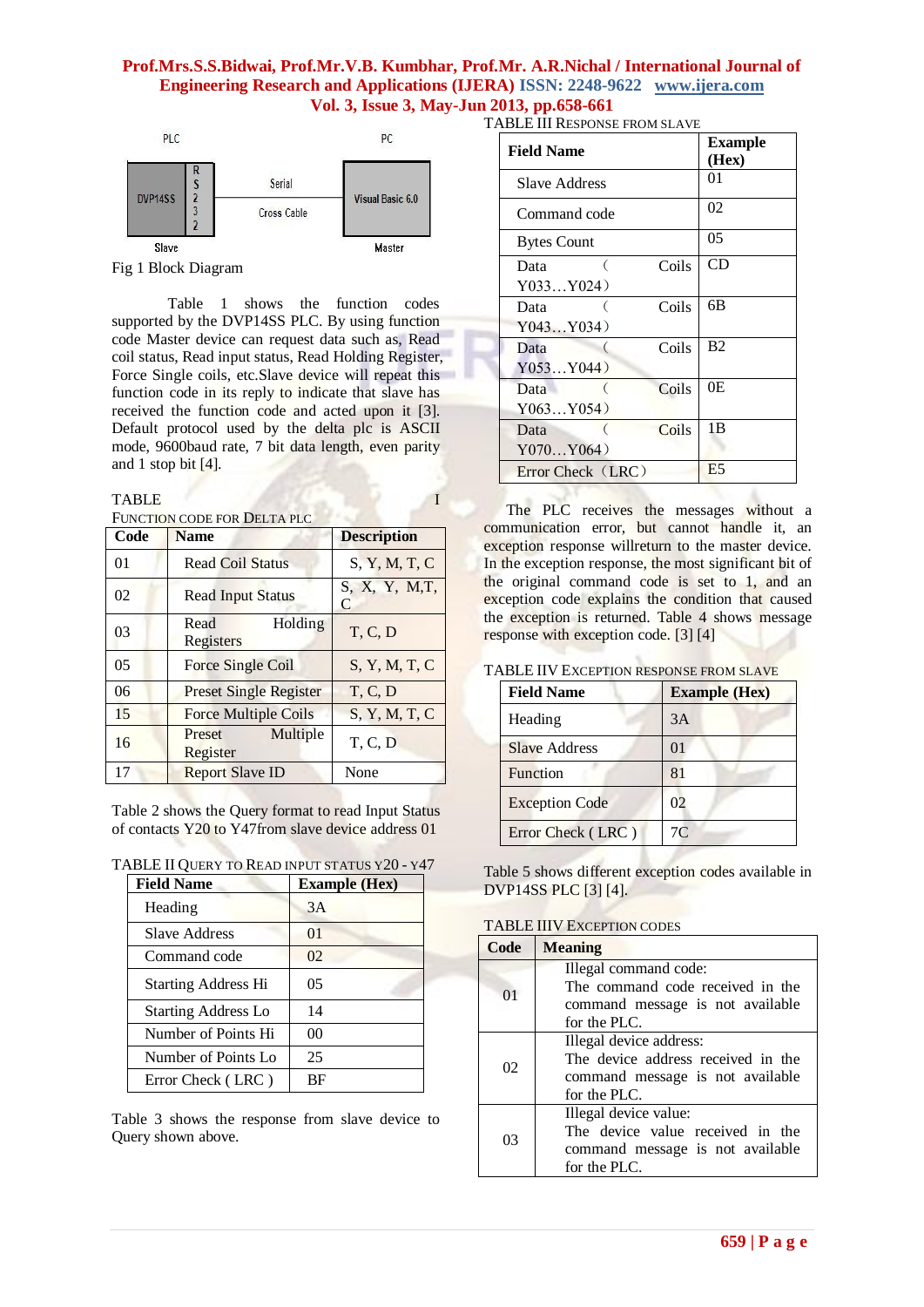## **Prof.Mrs.S.S.Bidwai, Prof.Mr.V.B. Kumbhar, Prof.Mr. A.R.Nichal / International Journal of Engineering Research and Applications (IJERA) ISSN: 2248-9622 www.ijera.com Vol. 3, Issue 3, May-Jun 2013, pp.658-661**

|    | <b>Check Sum Error</b>            |  |  |
|----|-----------------------------------|--|--|
| 07 | Check if the check Sum is correct |  |  |
|    | Illegal command messages          |  |  |
|    | The command message is too short. |  |  |
|    | Command message length is out of  |  |  |
|    | range.                            |  |  |

Visual Basic has ActiveX MSComm control 6.0 to send andreceive ASCII characters on communication port. MSCommcontrol added through the project component menu as shown in fig 2.

MSComm control is a drag and drop tool and can be accessed, handled with its properties and event handler.



#### Fig 2 MSComm Control

Fig 3shows the various properties of MSComm control.

| <b>Property Pages</b>      |            |        |       |      |  |
|----------------------------|------------|--------|-------|------|--|
| General Buffers   Hardware |            |        |       |      |  |
| CommPort:                  | 1          |        |       |      |  |
| Settings:                  | 9600,e,7,1 |        |       |      |  |
| Handshaking: 0 - comNone   |            |        |       |      |  |
|                            |            |        |       |      |  |
|                            |            |        |       |      |  |
|                            |            |        |       |      |  |
|                            |            |        |       |      |  |
|                            | <b>OK</b>  | Cancel | Apply | Help |  |



#### **III.IMPLEMENTATION**

Following steps are implemented to obtain desired objective.

A. *Knowing the Modbus Protocol for Delta PLC* DVP14SS series MPU ASCII/RTU communication format with speed of up to 115,200bps. and modification on data length (data bits, parity bits, stop bits).Modbus communication format ,CRC calculation ,Modbus addressing for various internal devices of PLC are the key factor in the interface. Communication parameters for COMcan be manipulated by writing ladder program. Here we use default protocol settings hence we do not alter PLC program. [4] B. *Writing Visual Basic code for MSComm Control*

Designing windows form in visual basic as shown in fig 4. Form contains controls like Timer, MSComm Control, Button, textbox etc.

|                                                                                           | Communication Between PLC and VB 6.0 |                          |
|-------------------------------------------------------------------------------------------|--------------------------------------|--------------------------|
| <br><br>Query to PLC<br>Response from<br>.<br>.<br><br>.<br>.<br><br>.<br><br><br>1.1.1.1 | <br>0.10304010001F6                  | 1.11<br><b>A 6 1</b><br> |
| <b>A 4 6 6</b><br><br><br>PLC                                                             | 1113<br>1.11<br><br>                 | <br><b>A 6 1</b><br>     |
| 1.1.1                                                                                     | <b>SEND</b>                          |                          |

#### Fig 4 Form

OnComm () event in MSComm control is used to receive response from slave PLC.

Dim strRx As String Select Case MSComm1.CommEvent Case comEvReceive Case comEvEOF  $strRx = MSComm1. Input$ 

Similarly MSComm.output property is used to send ASCII characters through serial port.

For Index =  $0$  To Len(txtWrite.Text) – 1 sendArr(Index) = Asc(Mid(txtWrite.Text, Index  $+ 1, 1)$  Next  $sendArr(Index) = & HD$  $sendArr(Index + 1) = & AHA$  $strRx = ""$ MSComm1.Output = sendArr Do While True If MSComm1.InBufferCount > 0 Then  $strRx = strRx + MSComm1. Input$ If Len $(\text{strRx}) > 2$  Then If Asc(Mid(strRx, Len(strRx) - 1, 1)) = &HD And Asc(Mid(strRx, Len(strRx), 1)) = &HA Then Text1.Text  $=$  Mid(strRx, 1, Len $(strRx) - 2)$  Exit Do End If End If